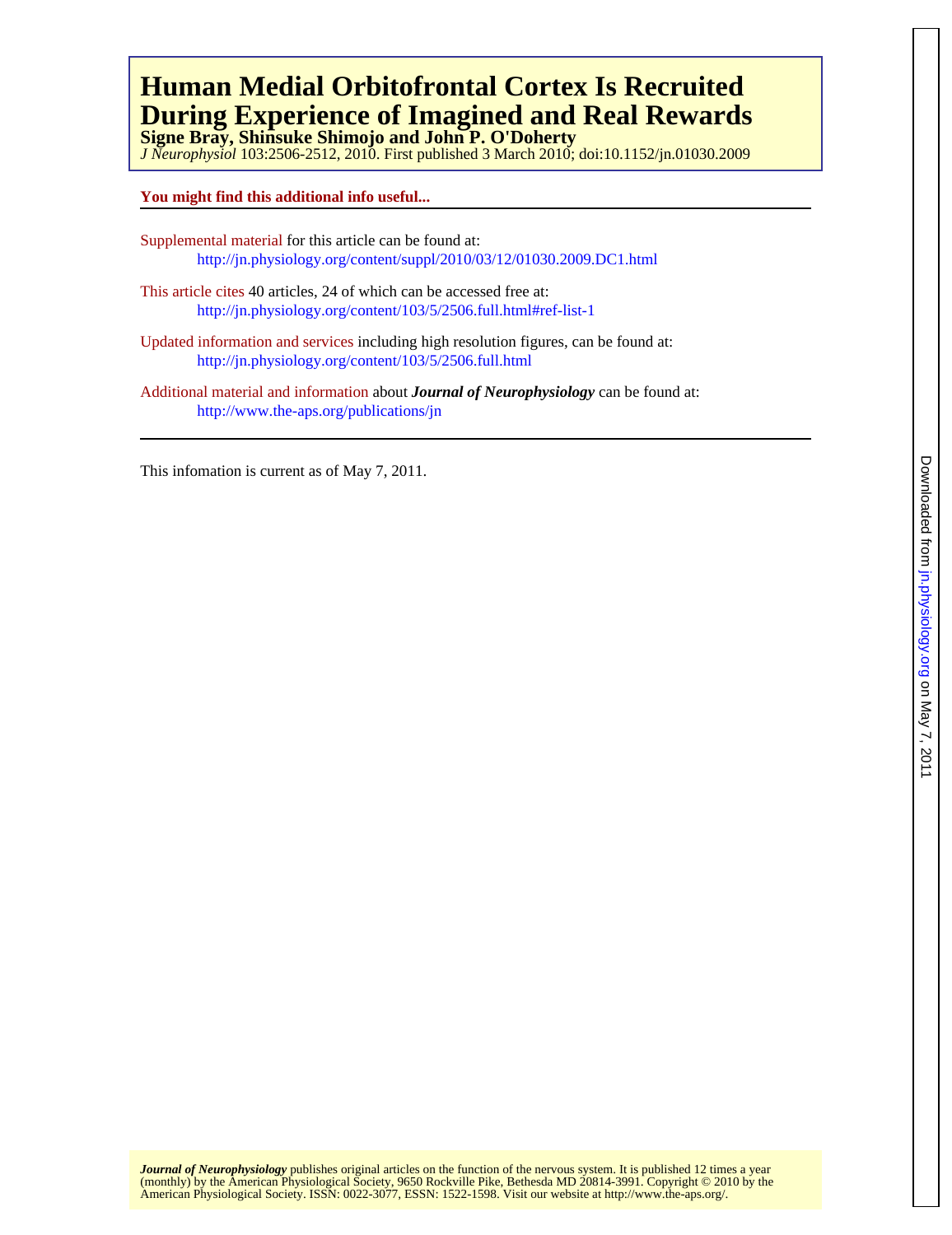# Human Medial Orbitofrontal Cortex Is Recruited During Experience of Imagined and Real Rewards

# **Signe Bray,1,2 Shinsuke Shimojo,1,3 and John P. O'Doherty1,4,5,6**

<sup>1</sup>Computation and Neural Systems, <sup>3</sup>Humanities and Social Sciences, and <sup>4</sup>Biology Division, California Institute of Technology, Pasadena, California; <sup>2</sup> Center for Interdisciplinary Brain Science Research, Stanford University, Palo Alto, California; and <sup>5</sup>Institute of *Neuroscience and* <sup>6</sup> *School of Psychology, Trinity College Dublin, Dublin, Ireland*

Submitted 28 November 2009; accepted in final form 24 February 2010

**Bray S, Shimojo S, O'Doherty JP.** Human medial orbitofrontal cortex is recruited during experience of imagined and real rewards. *J Neurophysiol* 103: 2506 –2512, 2010. First published March 3, 2010; doi:10.1152/jn.01030.2009. Human decision-making frequently relies on mental simulation of future rewards to guide action choice. In this study, we sought to uncover brain regions engaged during reward imagery and to address whether these regions functionally overlap with regions activated by tangible rewards. We found that medial orbitofrontal cortex (mOFC) is engaged both for real and imagined rewards and is preferentially engaged for imagery with rewarding content compared with other nonrewarding imagery. These findings support a critical role for mOFC in the representation of rewarding goal states, even if hypothetical.

### INTRODUCTION

The human capacity to mentally simulate rewards that are unobtainable, at least in the foreseeable future, may serve more than frivolous ends and play an important role in our ability to form long-term goals and plan behaviors accordingly. Despite the centrality of such a mechanism to human behavior, efforts to study the brain's reward responsive regions have focused mainly on stimuli that possess endogenous, or learned, reward value (Aharon et al. 2001; Blood and Zatorre 2001; Cox et al. 2005; Elliott et al. 2003; Knutson et al. 2001; O'Doherty et al. 2001). The goal of this study was to measure the brain's response to imagined reward and establish whether similar brain regions are engaged to represent imagined rewards, as have been shown to respond to tangible rewards.

A growing literature has been devoted to studying the neural substrates of content-specific imagery. Of particular interest is whether similar neural circuitry is engaged during real and imagined events. A common, although not always supported, finding is that imagery evokes neural activity in similar regions as actual motor (Porro et al. 1996), perceptual (O'Craven and Kanwisher 2000), and emotional (D'Argembeau et al. 2008) events. However, the neural substrates of imagined reward remain heretofore relatively unexplored. Studies of emotional imagery, in which subjects are asked to either remember, or imagine future, emotional events, have shown engagement in a network of brain regions known to be involved in emotional processing: ventromedial prefrontal cortex (vmPFC) (D'Argembeau et al. 2008; Sharot et al. 2007), amygdala (Sharot et al. 2007) and posterior cingulate cortex (PCC) (D'Argembeau et al. 2008; Sharot et al. 2007). Sharot et al. (2007) found that the rostral anterior cingulate showed significantly elevated activity for cued imagery of positive events compared with negative. Although many events that people label as positive are also rewarding, positive events can be much more complex than, and sometimes distinct from, rewarding events. For example, imagining participating in a wedding ceremony, eating at a fancy restaurant, or cooking an elaborate meal will likely involve a complex mix of affective states (social anxiety, pride, joy, etc.) other than merely eliciting a rewarded state. It is also likely that in the context of a cued imagery task, events will vary in reward value to individual subjects and thereby evoke a range of rewarding and nonrewarding emotional states, making it difficult to infer that neural activity is related to reward value per se.

In this study, we specifically tested neural responses to reward-related imagery by asking subjects to imagine situations that they found personally rewarding. Our design included a monetary reward condition that allowed us to perform a direct comparison with responses to actual monetary rewards and therefore specifically assess whether regions involved in reward imagery functionally overlap with regions known to be engaged by experience of tangible rewards, such as medial orbitofrontal cortex (mOFC)(Cox et al. 2005; Hare et al. 2008; O'Doherty et al. 2001). Additionally, we scanned subjects in a second session involving real and imagined visual and motor stimuli, allowing us to compare reward-related imagery to other forms of imagery.

#### METHODS

#### *Subjects*

A total of 44 healthy right-handed subjects from the Caltech population participated in this experiment (10 females), with a mean age of 21.7  $\pm$  3.7. All subjects gave informed consent, which was approved by the local research ethics committee.

#### *Stimuli*

Visual stimuli were presented via a projector positioned at the back of the room. Subjects viewed a reflection of the projected image  $(800 \times 600)$  pixels) in a mirror attached to the scanner head coil. Stimulus presentation and response recording were controlled with the Cogent 2000 toolbox in Matlab (Mathworks, Natick, MA).

#### *Prescan training*

All functional MRI (fMRI) tasks described below were first practiced outside the scanner to ensure that subjects understood the rules and so that they could practice the required imagery.

Address for reprint requests and other correspondence: S. Bray, Ctr. for Interdisciplinary Brain Sciences Research, Stanford Univ., 401 Quarry Rd., Palo Alto, CA 94305 (E-mail: signeb@stanford.edu).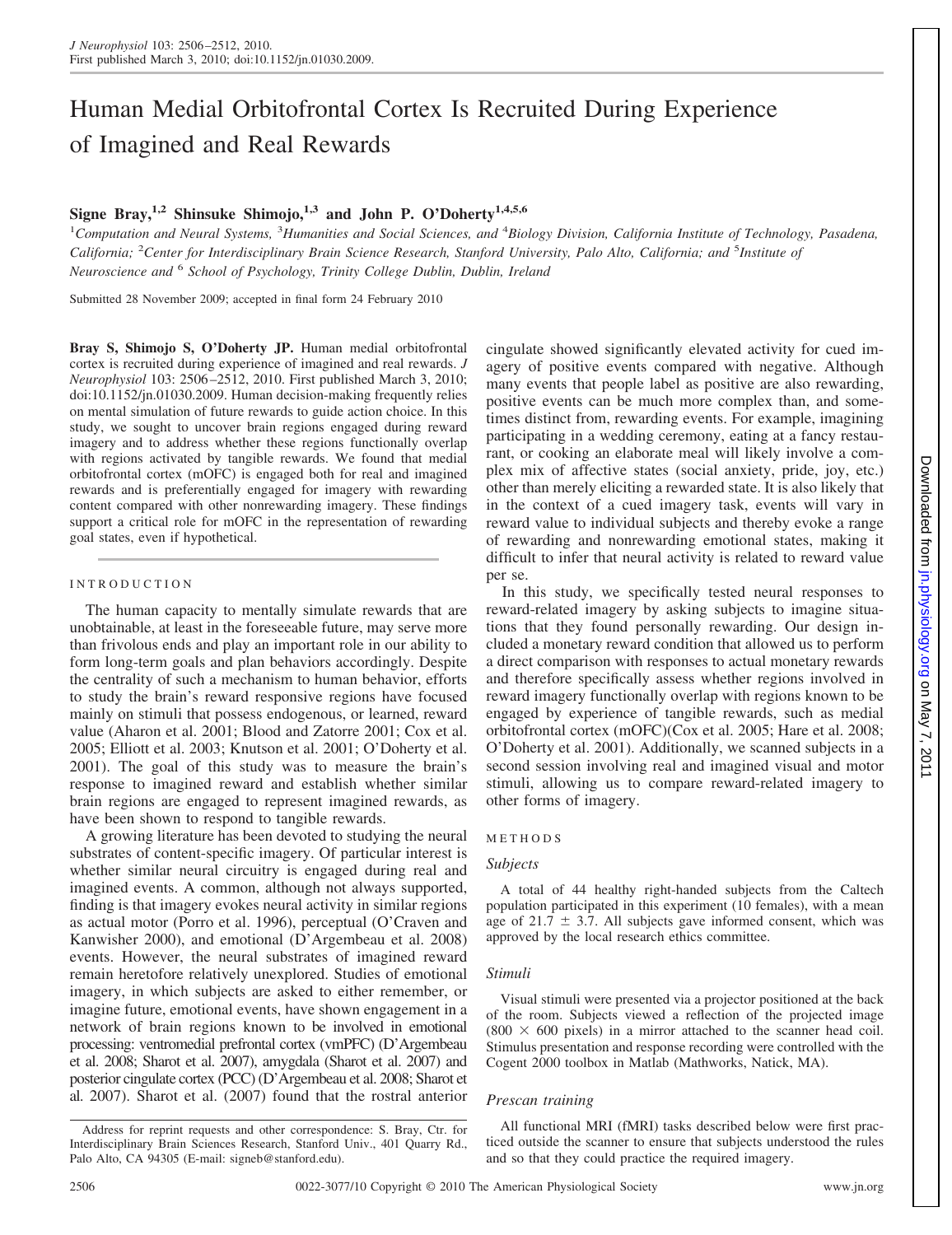#### MEDIAL OFC ENGAGED BY REWARD IMAGERY 2507

# *fMRI scanning*

In this study, we were interested in regions of functional overlap for real and imagined stimuli. As such, all tasks involved both exogenous stimuli and endogenously generated imagery. All subjects participated in two scan sessions. One session consisted of an instrumental reward task during which subjects made choices and received monetary reward or punishment on each trial, followed by blocks of reward imagery. A second session included real and imagined hand-tapping and real and imagined visual motion stimuli. The order of the two sessions was counterbalanced across subjects. After these two scans, subjects participated in additional functional scans (results not reported here).

#### *Instrumental reward learning and reward imagery tasks*

In this study, we aimed to assess brain regions activated both by experience, and imagination, of reward. A range of tasks have been used to study neural responses to experienced reward including passive receipt (O'Doherty et al. 2003b; Small et al. 2001), passive conditioned associations (Bray and O'Doherty 2007), and instrumental learning tasks, including reversal learning (Knutson et al. 2001, 2005; O'Doherty et al. 2001, 2003a, 2004). These tasks have shown that mOFC/vmPFC consistently responds to experienced reward value. In this study we implemented a probabilistic reversal learning task (Fig. 1*A*), similar to Hampton and O'Doherty (2007), with a monetary reinforcer. On each trial, subjects were presented with the same two abstract fractal images, randomly assigned to the left or right side of a central fixation cross. These stimuli were presented for 2.9 s, during which time the subject was asked to choose between the two images and press the left or right button on a button box held in their right hand (Current Designs, Philadelphia, PA) to choose the image on the left or right side of the screen. The chosen image became brighter for 2.9 s, followed by feedback for 2.9 s, indicating whether the subject had won a quarter or lost a quarter. The next trial immediately followed. Rewarding feedback was indicated with a picture of a U.S. quarter in the center of the screen, while punishing feedback was indicated by a picture of a quarter with a red X across the image. A running total of subjects' earnings during this task was presented above the quarter. Missed trials were indicated with a red X in the center of the screen and no change in the running total.



FIG. 1. Illustration of task design. Subjects performed the tasks in *A* and *B* in counterbalanced order. *A*: instrumental reward task. On each trial, subjects were given 2.9 s to choose between 2 stimuli and press the corresponding button. Their response was highlighted for 2.9 s and then the reward or punishment feedback was displayed for 2.9 s. There were 40 trials interspersed with 20 null events. After the instrumental trials, within the same scan, subjects were asked to imagine situations they found personally rewarding for 17.5 s and rest for 8.5 s while looking at a fixation cross. The imagine reward blocks repeated 6 times. *B*: real and imagined motor and visual stimuli. Subjects followed the onscreen cues, which indicated that they should tap fingers (HaT), imagine tapping fingers (imHaT), watch moving, or static dot stimuli, imagine visual motion (imM) or rest  $(+)$ .

The images were randomly assigned to be the correct or incorrect choice. Choosing the correct option was associated with the subsequent delivery of a monetary reward (gaining 0.25 USD) on 80% of trials and a monetary punishment (losing 0.25 USD) on 20% of trials. Contingencies for the incorrect choice were the opposite: 80% probability of punishment and 20% probability of reward. Subjects were instructed to sample both choices to ascertain which was more rewarding (they were not told the exact probabilities but merely that one-image delivered rewards more often). The subjects were also instructed that sometimes the contingencies associated with the images would reverse, that is the image that delivered reward more often would begin to deliver less often and vice versa. Subjects were not informed of the specific details of the reversal probabilities, but contingency reversals only occurred after they showed that they had learned which was the correct image, by choosing this image on three consecutive trials. Once this association had been acquired, the contingencies had a one in four probability of reversing on each subsequent trial. Subjects practiced this task for several minutes outside the scanner during the pretraining session. In the scanner, subjects performed a session that included 40 task trials with 20 null events (during which the fixation cross was presented for the duration of a normal trial) randomly interspersed for a duration of  $\sim$ 8.5 min.

Within the same scan, subjects performed several blocks of reward imagery. The order of the two tasks was fixed: reversal learning always preceded reward imagery. Subjects saw a fixation cross at the center of the screen for 8.5 s, followed by the letters "ImR" presented in the middle of the screen for 17 s. This was a cue for subjects to begin a period of reward imagery. Subjects were not given specific instructions about what to imagine but were simply asked to imagine things that they found personally rewarding. We asked subjects to imagine whatever they found most rewarding, because the reward value of specific scenarios differs across individuals, and by allowing subjects to imagine scenarios most rewarding for them, we aimed to elicit the strongest possible neural response. The imagery condition, alternating with the fixation cross, was presented six times.

# *Hand-motor and visual motion tasks and imagery tasks*

In a separate scan session (Fig. 1*B*), the stimuli presented to the subject consisted of a central fixation cross for 8.5 s, which alternated with blocks of task specific stimuli, each presented for 14.5 s. All stimuli were low-contrast and light gray, presented on a darker gray background. The first three task-specific stimuli consisted of an array of 10,000 dots arranged in a circle at the center of the screen with a 100-pixel radius. In the first two blocks, the dots moved outward from or inward to the center of the circle at a rate of 66 pixels/s. The third stimulus was a similar array of dots, but not moving. The fourth stimulus was the letters "ImM," which indicated to the subjects to imagine visual motion. That is, any kind of visual imagery of motion in the visual field, similar to the moving dot patterns. The fifth stimulus was the letters "HaT," for hand tap; here, subjects were instructed to bend fingers II–V at the metacarpophalangeal joint at a rate of  $\sim$  1 Hz. The sixth and final stimulus was the letters "ImHaT", in response to which subjects were instructed to imagine the sensation of tapping their fingers as in the previous task, without actually moving. This series of stimuli cycled through five times.

#### *Motion recordings*

To control for subject motion during periods of imagined movement, we recorded EMG from the forearm (flexor digitorum superficialis muscle) to measure muscle activity related to finger flexion and extension, using an MRI-compatible recording device (BIOPAC, Goleta, CA).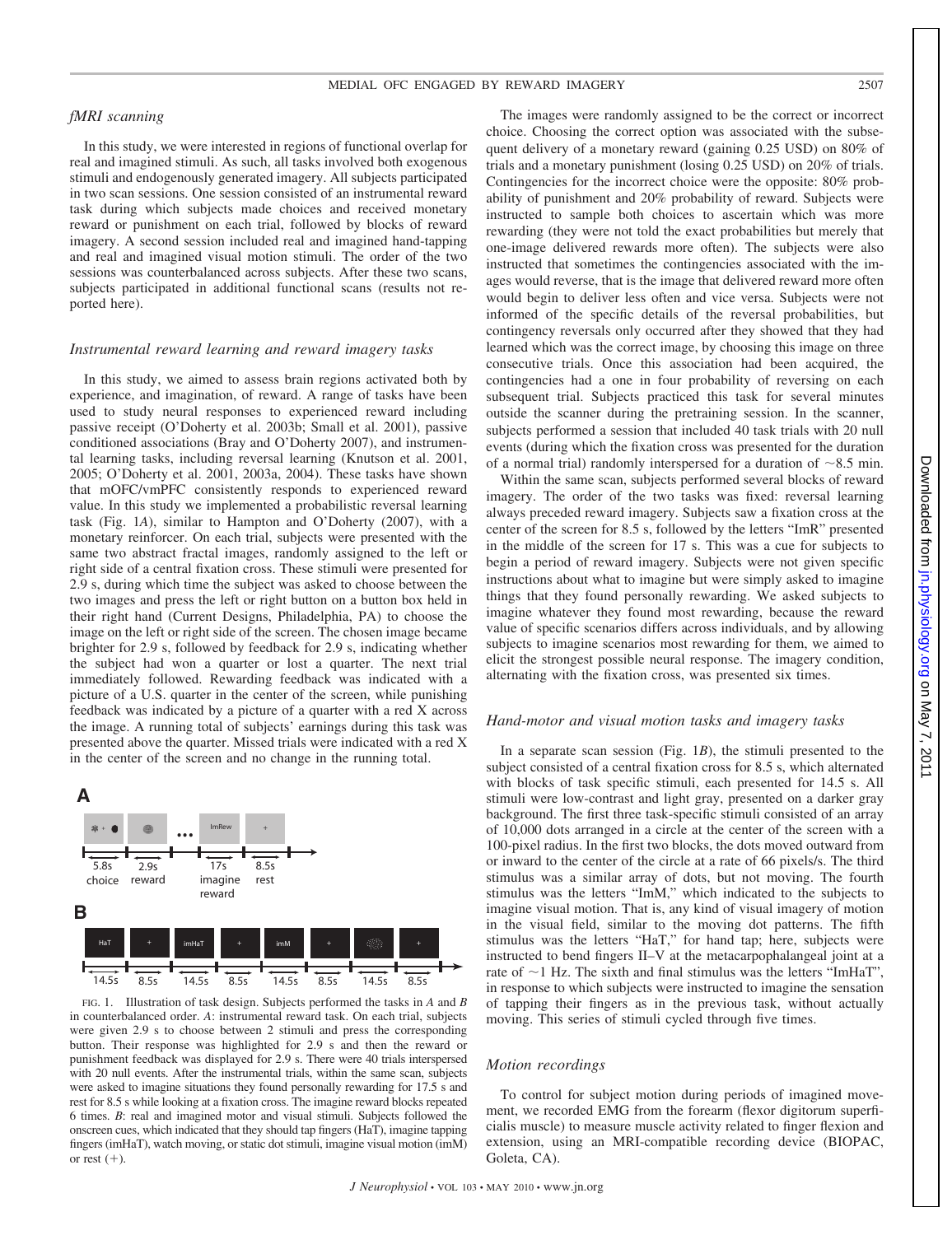# *Postexperimental questionnaire*

After leaving the scanner, the last 28 of 44 subjects were asked to complete a short questionnaire. In this questionnaire, they were requested to report the content of their imagery during the imagine blocks of the tasks.

#### *fMRI scanning procedure*

fMRI data were acquired on a Siemens (Erlangen, Germany) 3-T TRIO MRI scanner; blood oxygenation level– dependent (BOLD) contrast was measured with gradient echo T2\*-weighted echo-planar images (EPI). Imaging parameters were optimized to minimize signal dropout in medial ventral prefrontal and anterior ventral striatum: we used a tilted acquisition sequence at 30° to the AC-PC line (Deichmann et al. 2003), and an eight-channel phased array coil that yields an  $\sim$ 40% signal increase in this area over a standard coil. The first three volumes of each session were discarded to permit T1 equilibration. Other parameters were as follows: 49 slices, in-plane resolution,  $3 \times 3$  mm; slice thickness, 3 mm; repetition time, 2.88 s; echo time, 30 ms; field of view,  $192 \times 192$  mm. T1- and T2-weighted structural images were also acquired for each subject.

#### *fMRI analysis*

Data were preprocessed using the SPM5 software package (http:// www.fil.ion.ucl.ac.uk/spm/software/spm5/). Images were corrected for slice timing and spatially realigned to the first image from the first scan. The EPI images were coregistered to the T1-weighted anatomical scan. The T1 image was segmented into white and gray matter, and the gray matter was coregistered and normalized to the template gray matter image distributed with SPM5 (in Montreal Neurological Institute space). These parameters were subsequently applied to the T1 image itself, as well as the set of EPI images. Spatial smoothing was applied to the EPI images using a Gaussian kernel with full width at half-maximum of 8 mm.

For each subject, we constructed general linear models in SPM for each session. The reversal learning/reward imagery session model consisted of impulse regressors at the time of reward or punishment feedback, as well as 17 s events for the reward imagery blocks. The hand-tapping/visual motion session was modeled using 14.5 s events during the hand tapping, imagine hand tapping, moving dots, static dots, and imagined visual motion. All regressors were convolved with the canonical hemodynamic response function, and a high-pass filter with a cut-off of 128 s was used to correct for signal drift. For each session, the six ongoing motion parameters estimated during realignment were included as regressors of no interest. Linear contrast images from the single subject analyses were taken to the random effects level by applying a *t*-test between them to produce group statistical parametric maps. For whole brain analyses, we report only voxels surviving a threshold of  $P \leq 0.05$  false discovery rate (FDR) (Genovese et al. 2002) corrected over the whole brain; however, we show activation maps at  $P \leq 0.001$ . In the tangible reward condition  $(i.e., the contrast of reward - punishment), we found significant$ mOFC activity at our whole brain FDR-corrected threshold. We used the marsbar toolbox (http://marsbar.sourceforge.net/) (Brett et al. 2002) to define a region of interest (ROI) in the mOFC, consisting of the 106 voxels around [3 39 -18] that survived at a threshold of  $P \leq$ 0.01 whole brain FDR corrected. Using the same threshold, we calculated a similar ROI in the PCC, which consisted of the 26 voxels around  $[6 -51 15]$ . We used these ROIs to perform small-volume corrections (SVCs) in the imagery conditions.

In addition to modeling each session separately, we constructed a model including both sessions for the purpose of comparing responses to reward imagery (in one session) and nonreward motor and visual imagery (in a separate, consecutive scan session). Parameters were similar to the single session models. Finally, we used marsbar to extract and average the percent signal change in these ROIs, and we compared activation in the reward imagery condition with the nonreward imagery conditions.

#### RESULTS

### *Regions activated by reversal learning and reward imagery tasks*

We first tested for regions activated by reward compared with punishment in the reversal learning task. Figure 2*A* shows the reward versus punishment contrast (thresholded at  $P \leq$ 0.001 for display purposes). In Table 1, we report all regions surviving a threshold of  $P < 0.05$  FDR-corrected over the whole brain, with an extent of  $\geq 10$  voxels. These include regions of parietal cortex, superior temporal cortex, PCC, and mOFC.



FIG. 2. Neural activity correlating with real and imagined rewards (shown at  $P < 0.001$  uncorrected) *A*: reversal learning, reward vs. punishment contrast. We found an activation peak in mOFC/vmPFC at  $[3\ 39 - 18]$  ( $Z = 4.7$ ,  $P < 0.05$ , whole brain FDR-corrected, cluster size = 526). *B*: imagine reward vs. baseline contrast. No regions are activated at  $P < 0.05$  whole brain corrected. We performed SVC in the mOFC region of interest (ROI) derived from the reward punishment contrast and found a peak at  $[0\ 33 - 21]$   $[Z = 3.6; P < 0.05$  small-volume FDR-corrected, cluster size = 38]. *C*: conjunction of the reward versus punishment and imagine reward contrasts. SVC in the mOFC ROI showed a peak at  $[-3.36 -15]$  ( $Z = 4.21$ ;  $P < 0.05$  small-volume FDR-corrected, cluster size  $=$  43), indicating that mOFC was coactivated by both tangible and imagined rewards.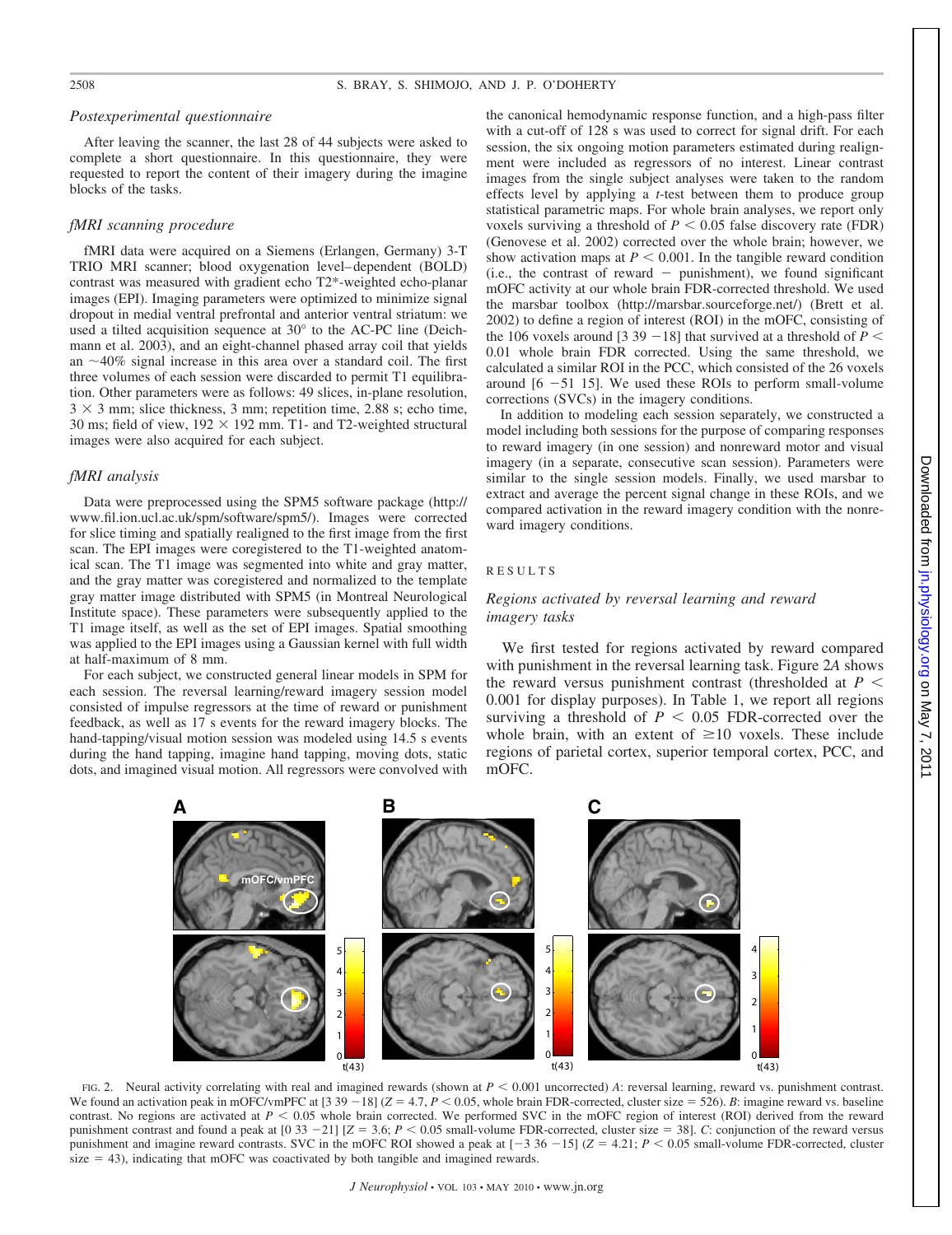#### MEDIAL OFC ENGAGED BY REWARD IMAGERY 2509

|                                        | No. Voxels | Laterality | <b>MNI</b> Coordinates |              |       |        |
|----------------------------------------|------------|------------|------------------------|--------------|-------|--------|
| Region (BA)                            |            |            | $\mathcal{X}$          | $\mathcal V$ |       | EquivZ |
| mOFC, anterior cingulate (32/11)       | 526        | R          | 9                      | 24           | $-9$  | 4.82   |
|                                        |            | R          |                        | 39           | $-18$ | 4.7    |
|                                        |            |            |                        | 45           | $-3$  | 4.68   |
| Parietal (2)                           | 488        | R          | 30                     | $-39$        | 66    | 4.61   |
| Angular gyrus, posterior temporal (39) | 281        |            | $-45$                  | $-69$        | 30    | 4.6    |
| Posterior cingulate (30)               | 449        | R          | 6                      | $-51$        | 15    | 4.48   |
| Inferior temporal (21)                 | 82         |            | $-63$                  | $-12$        | $-18$ | 4.41   |
| Superior frontal gyrus (8)             | 64         |            | $-27$                  | 24           | 54    | 3.87   |
| Superior frontal gyrus (10)            | 11         |            | $-15$                  | 60           | 9     | 3.65   |
| Cingulate gyrus (31)                   | 11         | R          | 18                     | $-33$        | 45    | 3.71   |
| Inferior parietal lobule (40)          | 36         |            | $-54$                  | $-33$        | 27    | 3.33   |
| Inferior frontal gyrus (45)            | 11         |            | $-45$                  | 30           | 3     | 3.27   |
| Superior temporal gyrus (42)           | 17         | R          | 60                     | $-27$        | 15    | 3.11   |

TABLE 1. *Regions activated in reversal learning reward versus punishment contrast P 0.05 FDR-corrected over the whole brain*

FDR, false discovery rate; mOFC, media orbitofrontal cortex.

Next, we tested whether similar regions were activated by imagined reward; Fig. 2*B* shows the contrast of imagine reward versus baseline. No regions survived whole brain correction at  $P < 0.05$  FDR. We performed SVC in the mOFC ROI defined from the reward-punishment contrast and found a cluster with a peak at  $[0, 33, -21]$  ( $Z = 3.6$ ;  $P < 0.05$  small-volume FDR-corrected, cluster size  $= 38$ ). The PCC has been reported in several studies on reward and valuation (Lebreton et al. 2009; O'Doherty et al. 2003a,b); because this region was activated in the reward versus punishment contrast, we also performed SVC on the imagined-reward contrast in this region, using the ROI derived from the reward-punishment contrast, but did not find any significant activation.

We also performed an exploratory analysis at a more lenient threshold of  $P < 0.001$  uncorrected, to see if the NAcc, a region frequently implicated in reward learning, was activated. We did not find any activity in this region in either the reversal learning reward-punishment contrast or the imagine-reward contrast, even at this reduced threshold.

We computed the conjunction of the reward versus punishment and imagine-reward contrasts (Fig. 2*C*). No voxels survived whole brain correction at FDR  $P < 0.05$ . SVC in the mOFC ROI showed a peak at  $[-3 \ 36 \ -15]$  ( $Z = 4.21$ ;  $P \le$ 0.05 small-volume FDR-corrected, cluster size  $=$  43), indicating that mOFC was coactivated by both tangible and imagined rewards. SVC did not identify any significant activity near the PCC.

#### *Comparing reward imagery to nonreward imagery*

Having established that mOFC was engaged for both real monetary reward and imagined reward, we tested whether mOFC activity was generally engaged by imagery tasks or whether this activity was specific to instances of reward-related imagery. We first examined hand-motor imagery versus baseline and visual-motion imagery versus baseline contrasts; no activity in mOFC survived either whole brain correction or correction in the mOFC or PCC ROIs.

Next, we compared activity during reward imagery to visual motion imagery (Fig. 3A). We found that, at a threshold of  $P \leq$ 0.05, whole brain FDR-corrected, there was significant activation in mOFC/vmPFC at  $[-9 12 - 12]$  ( $Z = 4.56$ ;  $P < 0.05$ ) whole brain FDR-corrected, cluster size  $= 75$ ), PCC at  $[-9 - 57]$ 30]  $(Z = 4.77; P < 0.05$  whole brain FDR-corrected, cluster



FIG. 3. Neural activity correlating with reward imagery compared with nonreward imagery (shown at  $P < 0.001$ ) uncorrected). *A*: reward-imagery vs. visual motion imagery contrast. We found significant activity in the mOFC at  $[-9]$  $12 - 12$ ] ( $Z = 4.56$ ;  $P < 0.05$  whole brain FDR-corrected, cluster size  $= 75$ ), and posterior cingulate cortex (PCC) at  $[-9 -57 30]$  ( $Z = 4.77$ ;  $P < 0.05$  whole brain FDRcorrected, cluster size  $= 522$ ). *B*: reward imagery vs. hand motor imagery contrast. We tested for significant voxels in both the mOFC and PCC ROIs and found significant clusters at  $[-3 36 - 15]$  ( $Z = 4.08$ ;  $P < 0.01$  small-volume FDR-corrected; cluster size  $= 70$ ) and  $[9 -54 15]$  ( $Z =$ 4.16;  $P < 0.05$  small-volume FDR-corrected; cluster size = 26), respectively.

Downloaded from jn.physiology.org on May 7, on May 7, 2011 [jn.physiology.org](http://jn.physiology.org/) Downloaded from  $-2011$ 

4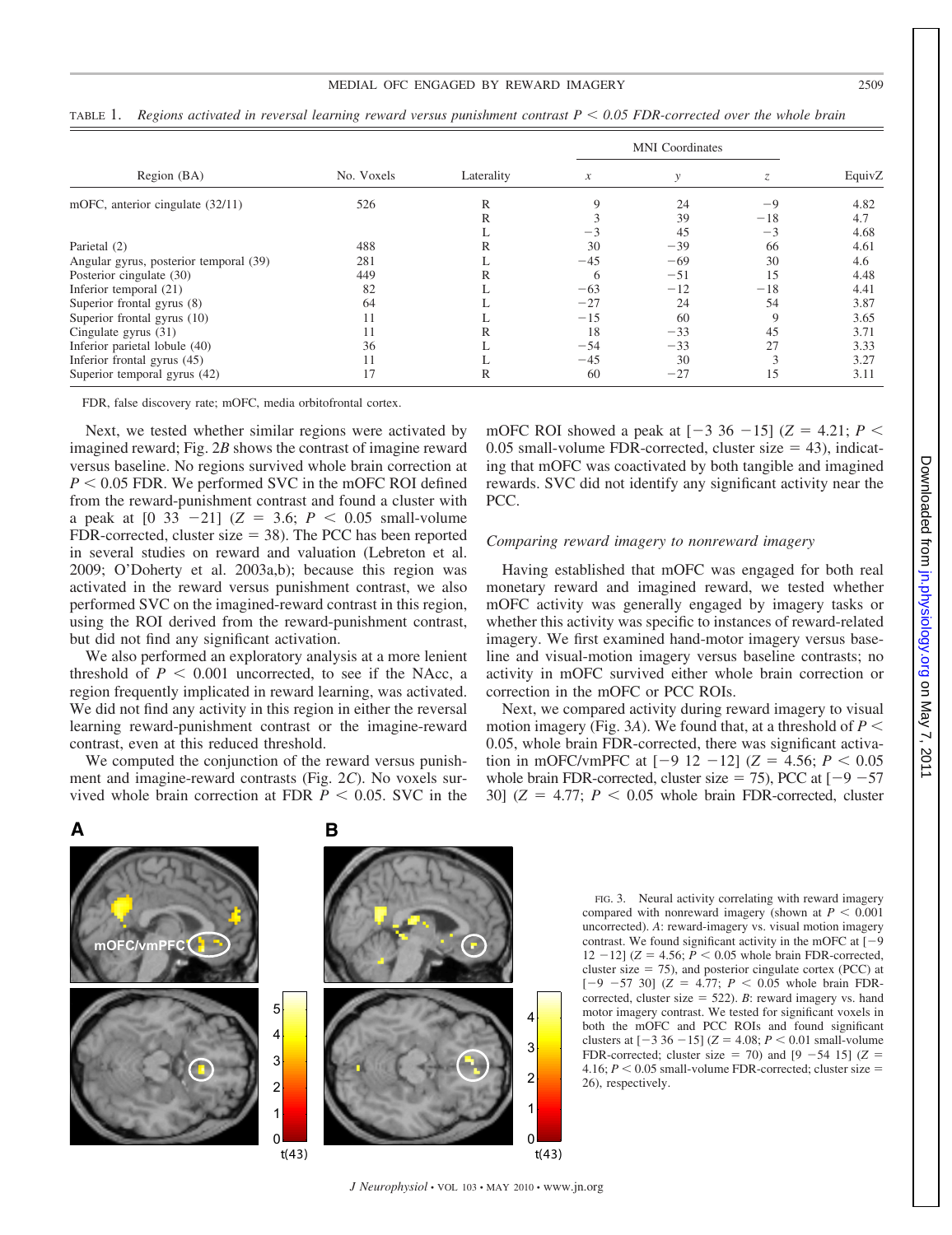$size = 522$ ), and several other regions, including bilateral posterior superior temporal gyrus, frontal pole, and along the left parieto-occipital sulcus (Supplemental Table  $S1$ ).<sup>1</sup> We similarly compared activity during reward imagery to hand-motor imagery (Fig. 3*B*). No regions survived at a threshold of  $P < 0.05$ FDR-corrected over the whole brain. We tested for significant voxels in the mOFC ROI and found a significant cluster at  $[-3]$  $36 - 15$ ] ( $Z = 4.08$ ;  $P < 0.01$  small-volume FDR-corrected; cluster size  $= 70$ ). In this contrast, we also found significant activity near the PCC  $[9 -54 15]$   $(Z = 4.16; P < 0.05$ small-volume FDR-corrected; cluster size  $= 26$ ).

Finally, we extracted and averaged the percent signal change over the reward and nonreward imagery blocks in both the mOFC (Fig. S1*A*) and PCC (Fig. S1*B*) ROIs. We used a paired *t*-test to compare activation in these conditions and found that, in mOFC, percent signal change was significantly higher in the reward imagery condition compared with visual motion imagery  $(T(43) = 3.215, P < 0.05)$  and hand motion imagery  $(T(43) = 3.62, P < 0.05)$ . Similarly, in the PCC, we found that activity in the reward imagery condition was significantly higher than in the imagine visual motion condition  $(T(43) = 2.93, P < 0.05)$  and the motor imagery condition  $(T(43) = 3.4)$ .

# *Regions coactivated in hand movement and motor imagery tasks*

The contrast of hand motion versus baseline showed activation in sensory and motor cortices with peaks at  $[-36 - 27, 60]$ ,  $[-33 - 24 48]$ , and  $[-48 - 27 57]$  ( $T = 14.68$ , 14.51, and 13.52, respectively,  $P < 0.001$  FDR-corrected). The hand motor imagery contrast showed activation peaks in the precentral gyrus at  $[-48 - 3, 48]$  ( $Z = 5.28$ ,  $P < 0.05$  whole brain FDR-corrected). The conjunction of hand motion and imagined hand motion showed a region of overlap in precentral gyrus at  $[-48 - 9 51]$  ( $Z = 3.72$ ,  $P < 0.05$  whole brain FDR-corrected), although this was not at the "hand knob" of motor cortex where hand motion–related activity has been previously found (Yousry et al. 1997).

### *Regions activated in visual motion and motion imagery tasks*

The contrast of moving compared with static dots elicited activity with peaks in V5/MT bilaterally at  $[-48 - 75 3]$  ( $Z =$ 6.83,  $P < 0.001$  whole brain FDR-corrected) and  $[48 - 72 0]$  $(Z = 6.65, P < 0.001$  whole brain FDR-corrected), which correspond well with peaks identified by Dumoulin et al. (2000) at  $[-47 - 76 2]$  and  $[44 - 67 0]$ , respectively. The imagine visual motion contrast did not elicit any activity near V5/MT, nor did the conjunction.

#### *Postexperiment questionnaire*

After the experiment, we asked subjects to complete a short questionnaire about their experience during the experiment. Specifically, we asked subjects what they were thinking about during imagery blocks: *1*) imagine visual motion, *2*) imagine hand tapping, and 3) imagine reward. These results are summarized in Table 2. During the imagine visual motion task, subjects reported imagining the moving dots or other moving

| TABLE 2. | Self-reported contents of imagery |  |  |  |
|----------|-----------------------------------|--|--|--|
|----------|-----------------------------------|--|--|--|

| Imagery Instructed     | Reported Imagery Contents           | No. Subjects |
|------------------------|-------------------------------------|--------------|
| Reward imagery         | Money                               | 21           |
|                        | Travel                              |              |
|                        | Acquiring new things                | 5            |
|                        | Food                                | 3            |
|                        | Winning                             | 8            |
|                        | Praise                              | 5            |
|                        | Work/success                        | 5            |
|                        | <b>Sex</b>                          | 3            |
|                        | Rest/relaxation                     | 3            |
| Finger-tapping imagery | Clenching fist                      |              |
|                        | Holding/pressing                    | 3            |
|                        | Tapping                             | 18           |
|                        | Playing guitar                      |              |
|                        | Exercise                            |              |
| Visual motion          | Objects moving across field of view | 20           |
|                        | View while running/driving/cycling  |              |

patterns, moving in a vehicle, or other things moving around them like baseballs and joggers. During the imagine hand tapping task, subjects reported using motor imagery including thinking about tapping, contracting muscles, and squeezing motions. During the imagine reward task, subjects reported imagining monetary rewards, praise, compliments, and erotic imagery.

#### DISCUSSION

In this study, we showed that an overlapping region of mOFC is activated both during experience of real monetary rewards and when subjects merely imagined situations they found personally rewarding. Furthermore, we found that activation in this region is specific to imagery that is rewarding, because it was not seen in instances of motor or visual imagery.

Recent studies have found a common network of regions involved in mental construction of past real, imagined, or future events (Hassabis and Maguire 2009), including hippocampus, parahippocampal gyrus, retrosplenial and posterior parietal cortices, middle temporal cortices, medial PFC, and posterior cingulate cortex. In addition to this more general network, studies of motor (Porro et al. 1996) and object (O'Craven and Kanwisher 2000) imagery, for example, have also shown activation in regions of cortex specifically involved in motion or object processing. Here we show that imagery with content specific to reward similarly activates reward processing circuitry. This finding adds to a growing body of literature suggesting that imagery shares overlapping neural circuitry with endogenous events.

Experiencing a reward is clearly the best way to learn its value, and in our study, subjects were free to imagine remembered, or purely fictional, rewarding situations. Hassabis and colleagues (Hassabis and Maguire 2007, 2009; Hassabis et al. 2007) argued that both episodic memory and imagery depend on mental "scene construction," which engages a common network of regions—including hippocampus, parahippocampal gyrus, and retrosplenial cortex (Hassabis et al. 2007). In this study, they found that a network, including the anterior medial prefrontal cortex, precuneus, and PCC, was more engaged during memory relative to imagery. Interestingly, in this study, we found the PCC to respond to tangible rewards and to be <sup>1</sup> The online version of this article contains supplemental data. Preferentially engaged by imagery with emotional content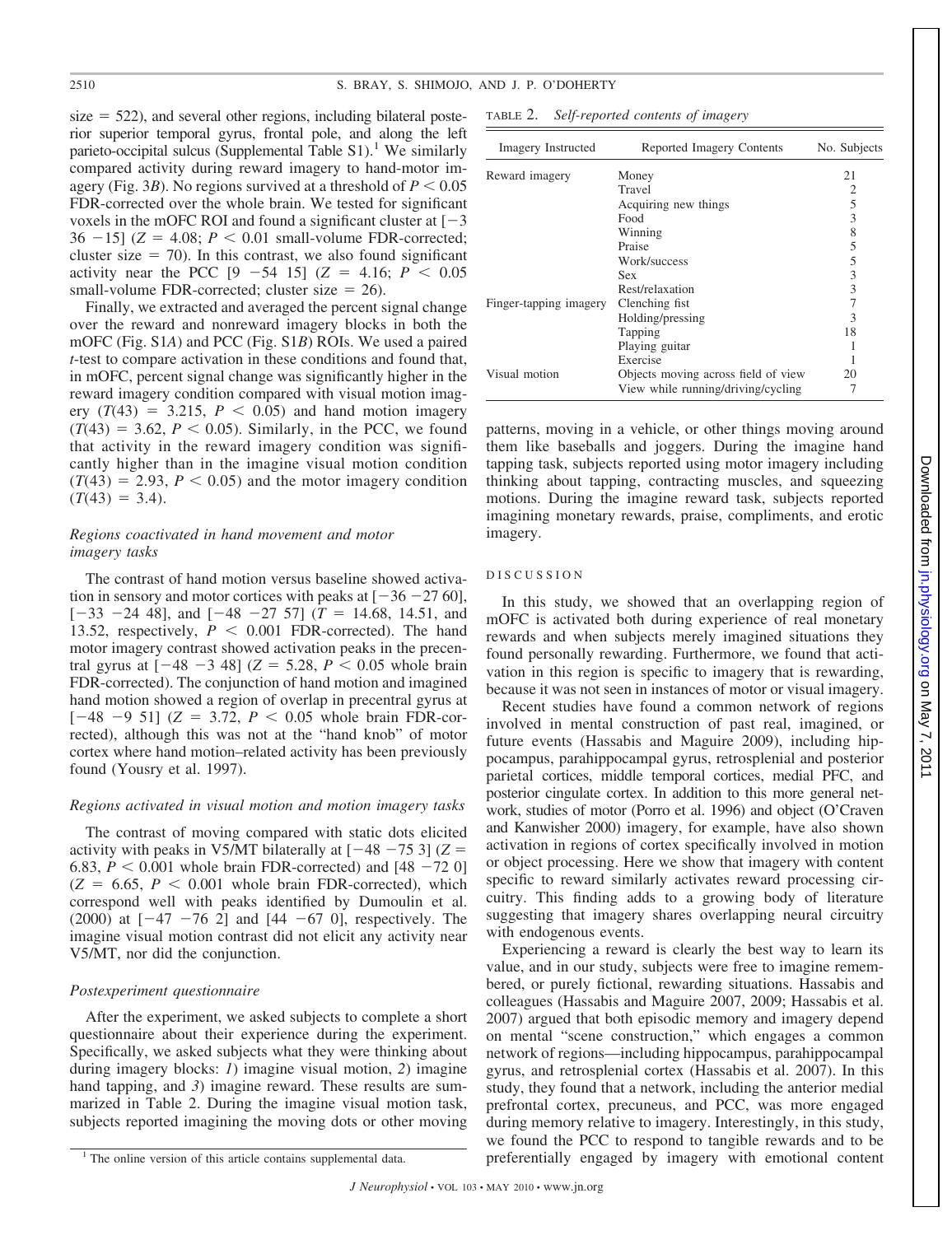compared with motor or visual imagery. Indeed, PCC has frequently been found to be active in studies of reward and valuation (Lebreton et al. 2009; O'Doherty et al. 2003a,b) and therefore likely has a general role in experience of emotion, whether through imagery, memory (Sharot et al. 2007), or tangible reward.

To elicit maximal brain activity in the reward imagery task, we asked subjects to imagine situations that they found to be personally rewarding. In addition, we used nonemotional imagery to control for neural activity broadly engaged by imagery processes. However, there may be components of the scenarios imagined in the reward condition other than reward per se that are responsible for the activation difference. For example, according to subjects' reports, reward imagery sometimes contained social interactions. An interesting follow-up to this study would be a parametric design, in which subjects are asked to imagine specific scenarios and provide ratings of each scenario's reward value. This design would allow the possibility of evaluating how brain activity is modulated by the reward value of imagery, similar to previous studies using tangible stimuli (Elliott et al. 2003; Small et al. 2001). This design could also include nonrewarding emotional, or aversive, imagery, similar to studies that have used positive and negative emotional memories (Sharot et al. 2007).

We chose to use monetary reinforcers in our tangible reward condition. Monetary reinforcers have become the standard reinforcer in fMRI studies of reward learning, both because money has a high motivational value for human subjects and because it elicits reliable activations in reward-sensitive brain structures (Elliott et al. 2003; Knutson et al. 2005; O'Doherty et al. 2001; Valentin and O'Doherty 2009). Money is not a primary, or innate, reinforcer, but rather takes on a learned value through experience. Therefore it is possible that reward activation in the tangible reward condition is actually related to thoughts about how the money will be spent. Although we cannot completely rule out this possibility, it is probable that "imagination" is not the primary mechanism by which monetary reinforcement is encoded as valuable. Given the extent to which monetary reinforcement has become ubiquitous in our society, it is more parsimonious to presume that money has acquired value through well-learned conditioned associations rather than requiring a cognitive strategy of imagining future attainment for each monetary amount evaluated. An interesting topic for future study will be to compare neural responses to tangible and imagined primary and secondary reinforcers.

It is notable that, in contrast to mOFC/vmPFC, we did not find significant activity in the ventral striatum in this study. These findings could be consistent with a possible dissociation in the functions of the mOFC from that of the ventral striatum (Hare et al. 2008). Previous findings have implicated the mOFC/vmPFC in representing the value of experienced rewards and the value of goal states (Chib et al. 2009; Elliott et al. 2008; Gottfried et al. 2003; Hare et al. 2008; Knutson et al. 2003; Kringelbach et al. 2003; Small et al. 2001; Ursu and Carter 2005). On the other hand, the ventral striatum has been especially implicated in encoding prediction errors rather than experienced reward or goal values per se (Bray and O'Doherty 2007; Delgado et al. 2000; Hare et al. 2008; McClure et al. 2003; Pagnoni et al. 2002; Tobler et al. 2006). The absence of ventral striatum activity could be consistent with the putatively distinct contributions of these neural structures.

Previous studies implicating mOFC in goal valuation have depicted goals by an explicit stimulus representation, e.g., a picture depicting the goal item, or by a cue previously associated with a particular food or money outcome (Hare et al. 2008; Plassmann et al. 2007; Valentin et al. 2007). However, in everyday life, behavior is often planned without an explicit representation of the goal state being present and initiated to obtain hypothetical outcomes. Thus it is often necessary to rely on mental simulation of prospective future reward states to initiate such plans of action. This study represents an important advance toward understanding this process, and specifically, the role of mOFC in representing goal states generated through mental construction. However, there are a number of outstanding issues in understanding the role of simulated rewards in motivating behavior. One highly relevant question is whether we can show conditioned behaviors to imagined rewards. Furthermore, reward responses in mOFC have been shown to be modulated by context (Plassmann et al. 2008) and therefore be strongly influenced by factors other than the sensory properties of stimuli. We show here that mOFC is specifically engaged by the overt mental generation of emotional context; an interesting question for future study is whether overt reward imagery influences valuation, similar to covert processes such as marketing.

Humans are capable of forming goals that guide behavior over days, months, and years. Our ability to imagine future possible rewards is likely to be critical for this capacity: without this, it is unlikely we would be willing to durably undertake effortful tasks such as studying for an examination or going to the gym. Previous studies have found that mOFC activity is modulated by goal values (Plassmann et al. 2007) and that this region plays an important role in goal-directed learning (Valentin et al. 2007). Our finding that this region is also active during simulated reward lends strong support to the notion that mOFC is engaged to represent rewarding goal states very generally and suggests a mechanism by which mental simulation of future reward can influence behavior.

#### ACKNOWLEDGMENTS

We thank the staff at the Caltech Brain Imaging Center.

#### GRANTS

This research was funded by the Shimojo Japan Science and Technology-Exploratory Research for Advanced Technology Implicit Brain Function project, a Searle scholarship to J. P. O'Doherty, and a Dana foundation grant to J. P. O'Doherty.

#### DISCLOSURES

No conflicts of interest are declared by the authors.

#### **REFERENCES**

- **Aharon I, Etcoff N, Ariely D, Chabris CF, O'Connor E, Breiter HC.** Beautiful faces have variable reward value: fMRI and behavioral evidence. *Neuron* 32: 537–551, 2001.
- **Blood AJ, Zatorre RJ.** Intensely pleasurable responses to music correlate with activity in brain regions implicated in reward and emotion. *Proc Natl Acad Sci USA* 98: 11818 –11823, 2001.
- **Bray S, O'Doherty J.** Neural coding of reward-prediction error signals during classical conditioning with attractive faces. *J Neurophysiol* 97: 3036 –3045, 2007.
- **Brett M, Anton J-L, Valabregue R, Poline J-B.** Region of interest analysis using an SPM toolbox. 8th International Conference on Functional Mapping of the Human Brain, Sendai, Japan, June 2– 6, 2002.